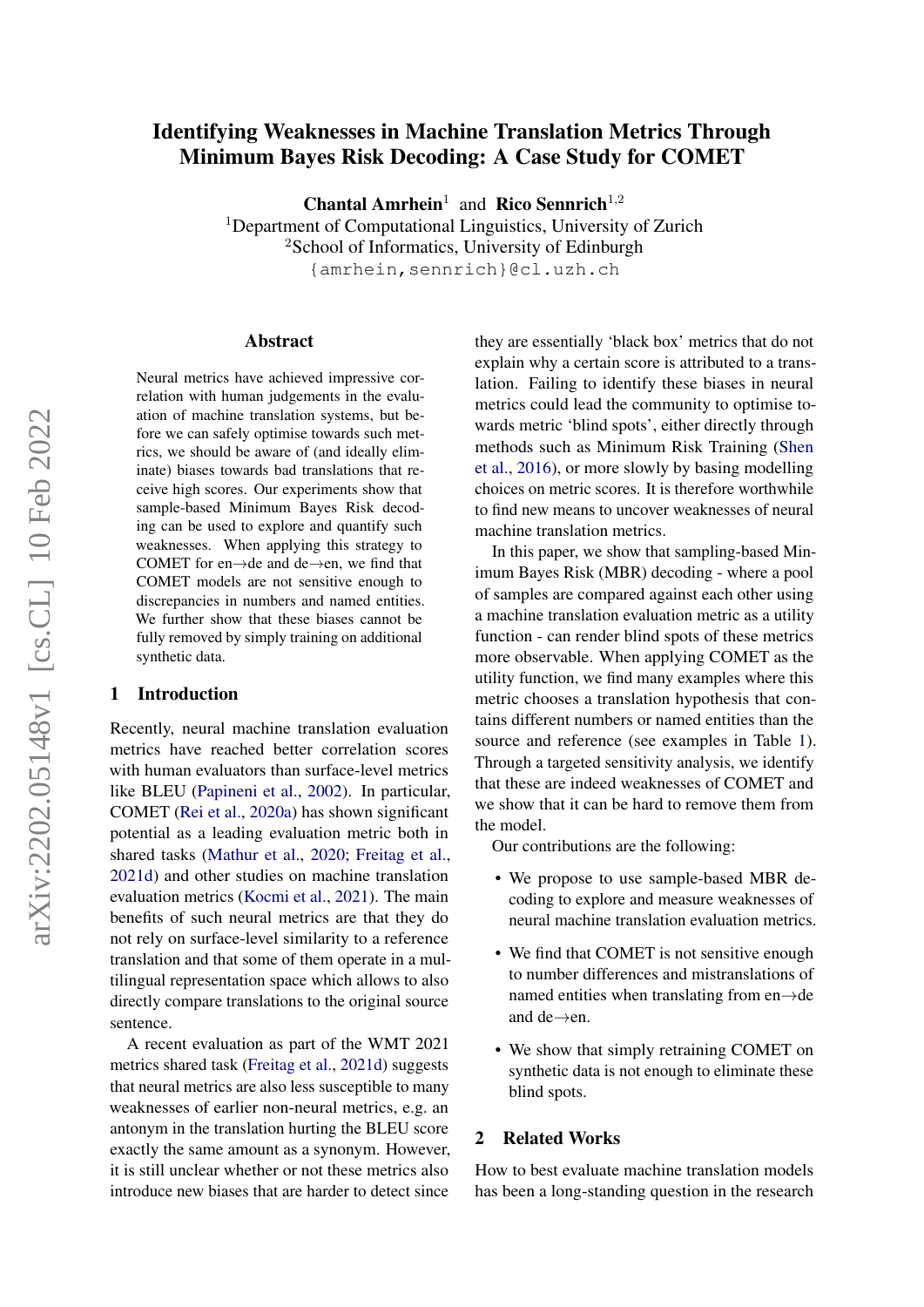<span id="page-1-0"></span>

| src             | Schon drei Jahre nach der Gründung verließ Green die Band 1970.                                         |
|-----------------|---------------------------------------------------------------------------------------------------------|
| ref             | Green left the band three years after it was formed, in 1970.                                           |
| $MBR_{chrF++}$  | Already three years after the foundation, Green left the band in 1970.                                  |
| <b>MBRCOMET</b> | Three years after the creation, Green left the band in 1980.                                            |
|                 |                                                                                                         |
| src             | [] <b>Mahmoud</b> Guemama's Death - Algeria Loses a Patriot [], Says President Tebboune.                |
| ref             | [] <b>Mahmoud</b> Guemamas Tod - Algerien verliert einen Patrioten [], sagt Präsident <b>Tebboune</b> . |
| $MBR_{chrF++}$  | [] <b>Mahmoud</b> Guemamas Tod - Algerien verliert einen Patriot [], sagt Präsident <b>Tebboune</b> .   |
| <b>MBRCOMET</b> | [] <b>Mahmud</b> Guemamas Tod - Algerien verliert einen Patriot [], sagt Präsident Tebboene.            |

Table 1: Examples of MBR decoding outputs with chrF++ and COMET as utility metrics. The outputs chosen with COMET indicate less sensitivity towards discrepancies in numbers and named entities.

community. Ideally, we could employ humans to judge the quality of different models but this is time-consuming, costly and requires trained professionals. Various automatic machine translation metrics have been proposed over the years that typically compare a machine translation output to a reference sentence according to surface-level simi-larity [\(Papineni et al.,](#page-9-0) [2002;](#page-9-0) Popović, [2015\)](#page-9-3) or on a shallow semantic level (Baneriee and Lavie, [2005\)](#page-8-2).

With the rise of contextual embeddings and large multilingual Transformer language models, metrics that map translations and references into the same latent space and compare the cosine similarity between them [\(Lo,](#page-9-4) [2020\)](#page-9-4) or use them as inputs to predict a score [\(Sellam et al.,](#page-9-5) [2020;](#page-9-5) [Rei et al.,](#page-9-1) [2020a\)](#page-9-1) have become popular. Such neural metrics have been shown to agree more with human evaluation than previously popular automatic metrics such as BLEU [\(Papineni et al.,](#page-9-0) [2002\)](#page-9-0) or chrF (Popović, [2015\)](#page-9-3).

However, these neural metrics can also introduce new biases that we are not yet aware of. In this paper, we aim to find a way to identify such weaknesses via Minimum Bayes Risk (MBR) decoding. While MBR decoding was a frequently used decoding strategy in the days of statistical machine translation [\(Goel and Byrne,](#page-8-3) [2000;](#page-8-3) [Kumar](#page-9-6) [and Byrne,](#page-9-6) [2004;](#page-9-6) [Tromble et al.,](#page-10-1) [2008\)](#page-10-1), it has only recently gained traction in the context of neural machine translation. [Eikema and Aziz](#page-8-4) [\(2020\)](#page-8-4) argue that MBR decoding using samples as hypotheses results in an unbiased candidate pool in contrast to beam search outputs which maximise the probability under the model. Indeed, if the machine translation model generating the samples is strong enough, humans prefer MBR-decoded hypotheses selected with BLEURT [\(Sellam et al.,](#page-9-5) [2020\)](#page-9-5) as the utility function over beam search outputs [\(Freitag](#page-8-5)

#### [et al.,](#page-8-5) [2021c\)](#page-8-5).

[Müller and Sennrich](#page-9-7) [\(2021\)](#page-9-7) further show that MBR outputs can inherit biases from the utility function that is used, for example, the length bias [\(Nakov et al.,](#page-9-8) [2012\)](#page-9-8) with BLEU as the utility function. Consequently, it stands to reason that MBR decoding can also be used to uncover new biases of metrics that are used as utility functions, as we will show in this work. We first describe how MBR decoding works in Section [3](#page-1-1) and the setup of our experiments in Section [4.](#page-2-0) Then, we show how we explore weaknesses of COMET in Section [5](#page-3-0) and formulate a new approach based on MBR decoding to quantify a metric's sensitivity to different error types in Section [6.](#page-4-0)

### <span id="page-1-1"></span>3 Minimum Bayes Risk Decoding

Traditionally, maximum a posteriori (MAP) decoding is used in the context of neural machine translation. The goal is to find the translation hypothesis  $h_i$  among all possible hypotheses  $H$  that is most probable under the translation model given the source sentence x and the model parameters  $\theta$ :

$$
y^* = \underset{h_i \in H}{\operatorname{argmax}} p_{model}(h_i | x, \theta) \tag{1}
$$

In practice, it is not feasible to consider every possible hypothesis. Beam search offers a popular and effective approximation.

In contrast, MBR decoding aims to find a translation that minimises the expected cost (risk) of choosing a candidate translation  $h_i$ , assuming that we have some loss function  $L$  to compare a prediction  $h_i$  to a true translation  $h_j$ , and access to the probability distribution P:

$$
y^* = \underset{h_i \in H}{\text{argmin}} \sum_{h_j \in H} P(h_j|x) L(h_i, h_j) \tag{2}
$$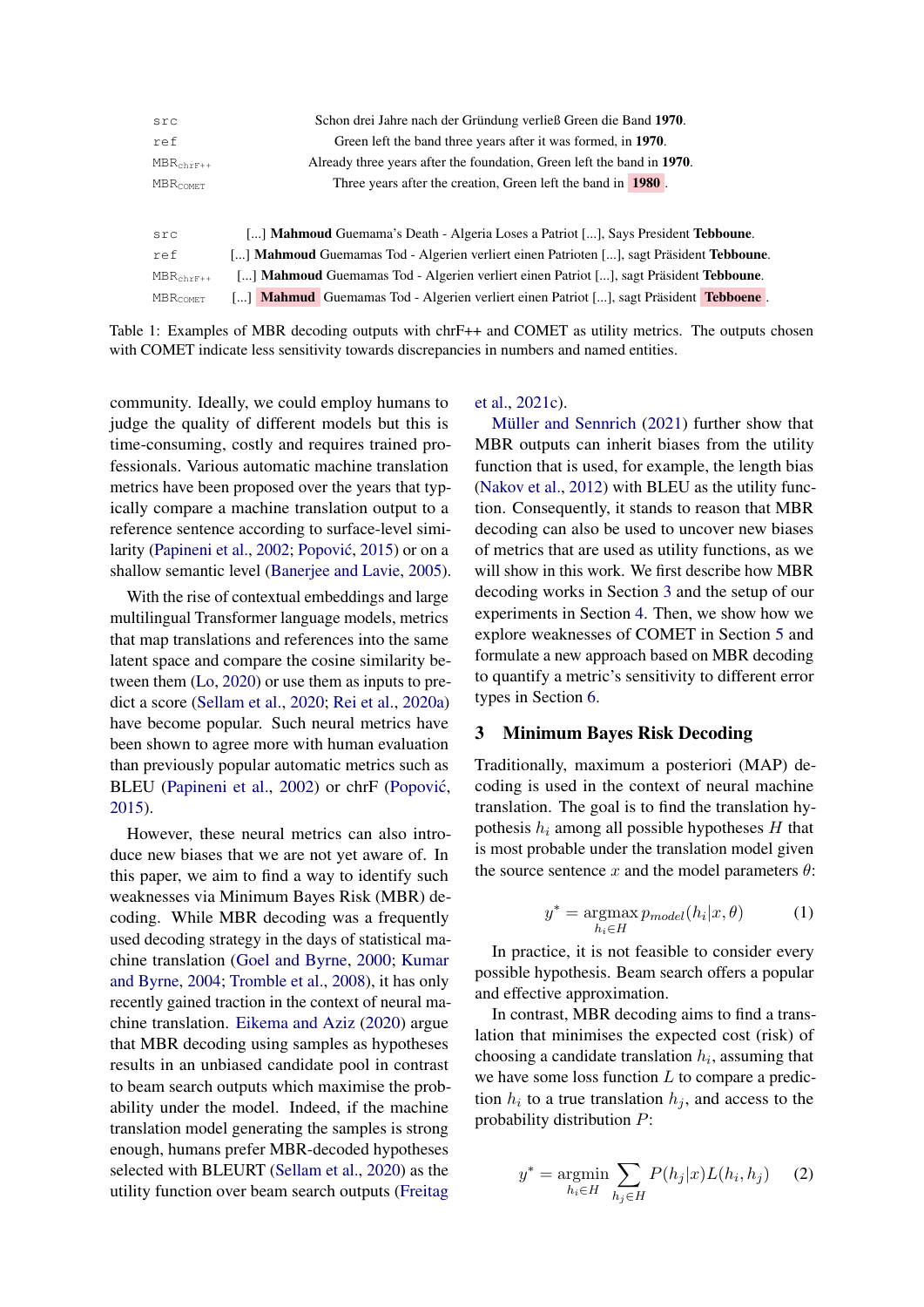Since we do not have access to the true probability distribution  $P$ , and cannot exhaustively sum over all possible translations  $H$ , we have to make approximations based on the translation model distribution and a subset of hypotheses. [Eikema and](#page-8-4) [Aziz](#page-8-4) [\(2020\)](#page-8-4) suggest drawing ancestral samples from the translation model as a set of unbiased hypotheses, and we follow this sampling-based MBR approach. Since the functions we use to compare translations are similarity functions where higher values are better, we will call them utility functions  $u$ , and search for the translation  $h_i$  that maximises the expected utility:

$$
y^* = \underset{h_i \in C}{\text{argmax}} \frac{1}{|S|} \sum_{h_j \in S} u(h_i, h_j) \tag{3}
$$

The set C of translations that are considered as candidates, and the set  $S$  of translations that act as 'support hypotheses' to calculate the utility, could be created separately. In this work, we follow [Eikema and Aziz](#page-8-4) [\(2020\)](#page-8-4) and let our translation model produce a set of 100 ancestral samples that are used both as candidates and support  $(C = S)$ .

Any automatic machine translation evaluation metric can be used as the utility function  $u$ . [Eikema](#page-8-6) [and Aziz](#page-8-6) [\(2021\)](#page-8-6) find that BEER (Stanojević and [Sima'an,](#page-10-2) [2014\)](#page-10-2) works best among a range of nonneural metrics. More recently, [Freitag et al.](#page-8-5) [\(2021c\)](#page-8-5) compare several metrics as utility functions in a human evaluation of MBR-decoded outputs where the neural metric BLEURT [\(Sellam et al.,](#page-9-5) [2020\)](#page-9-5) clearly outperforms non-neural metrics. In this paper, we explore the use of another neural evaluation metric as the utility function, namely COMET. Since the reference-based COMET model takes the source, a translation hypothesis and a reference (approximated in MBR decoding with another hypothesis) as input, our formulation of MBR decoding now takes into account the source sentence  $x$ :

$$
y^* = \underset{h_i \in C}{\text{argmax}} \frac{1}{|S|} \sum_{h_j \in S} u(x, h_i, h_j) \tag{4}
$$

For an efficiency-related discussion of our implementation, please refer to Section [4.3.](#page-3-1)

#### <span id="page-2-0"></span>4 Experiment Setup

#### 4.1 Translation Model

To be able to generate samples, we train two Transformer Base machine translation models [\(Vaswani](#page-10-3)

[et al.,](#page-10-3) [2017\)](#page-10-3) using the nematus<sup>[1](#page-2-1)</sup> [\(Sennrich et al.,](#page-9-9) [2017\)](#page-9-9) framework, one from de→en and one from en→de. We follow [Eikema and Aziz](#page-8-6) [\(2021\)](#page-8-6) and use all available parallel data from the WMT 2018 news shared task [\(Bojar et al.,](#page-8-7) [2018\)](#page-8-7) except for Paracrawl as training data. This amounts to 5.9 million sentence pairs. After deduplication, we are left with approximately 5.6 million sentence pairs for training.

Both models are trained for 250k updates and we choose the best checkpoint based on the BLEU score as evaluated on newstest2017 using SacreBLEU<sup>[2](#page-2-2)</sup> [\(Post,](#page-9-10) [2018\)](#page-9-10). We compute a joint subword vocabulary of size 32k with byte pair encoding [\(Sennrich et al.,](#page-10-4) [2016\)](#page-10-4) using the SentencePiece implementation [\(Kudo and Richardson,](#page-8-8) [2018\)](#page-8-8). During training and decoding, the maximum sequence length is set to 200 tokens.

Our models are built with 6 encoder layers, 6 decoder layers, 8 attention heads with an embedding and hidden state dimension of 512 and a feedforward network dimension of 2048. For regularisation, we use a dropout rate of 0.1 for BPEdropout [\(Provilkov et al.,](#page-9-11) [2020\)](#page-9-11) during training, for the embeddings, for the residual connections, in the feed-forward sub-layers and for the attention weights. We train with tied encoder and decoder input embeddings as well as tied decoder input and output embeddings [\(Press and Wolf,](#page-9-12) [2017\)](#page-9-12) and apply exponential smoothing of model parameters (decay 10−<sup>4</sup> ) [\(Junczys-Dowmunt et al.,](#page-8-9) [2018\)](#page-8-9). Following previous work on MBR decoding [\(Eikema](#page-8-4) [and Aziz,](#page-8-4) [2020\)](#page-8-4), we train without label smoothing.

For optimisation, we use Adam [\(Kingma and Ba,](#page-8-10) [2015\)](#page-8-10) with standard hyperparameters and a learning rate of  $10^{-4}$ . We follow the Transformer learning schedule described in [\(Vaswani et al.,](#page-10-3) [2017\)](#page-10-3) with a linear warm-up over 4,000 steps. Our token batch size is set to 16,348 and we train on 4 NVIDIA Tesla V100 GPUs.

#### 4.2 COMET Models

We experiment with two COMET models that were trained towards two different regression objectives:

• wmt20-comet-da [\(Rei et al.,](#page-9-13) [2020b\)](#page-9-13), developed for the WMT 2020 metrics shared task [\(Mathur et al.,](#page-9-2) [2020\)](#page-9-2) and trained to predict Direct Assessment (DA) [\(Graham et al.,](#page-8-11)

<span id="page-2-2"></span><span id="page-2-1"></span><sup>1</sup><github.com/EdinburghNLP/nematus>  ${}^{2}$ BLEU+case.mixed+lang.X-

X+numrefs.1+smooth.exp+tok.13a+version.1.4.2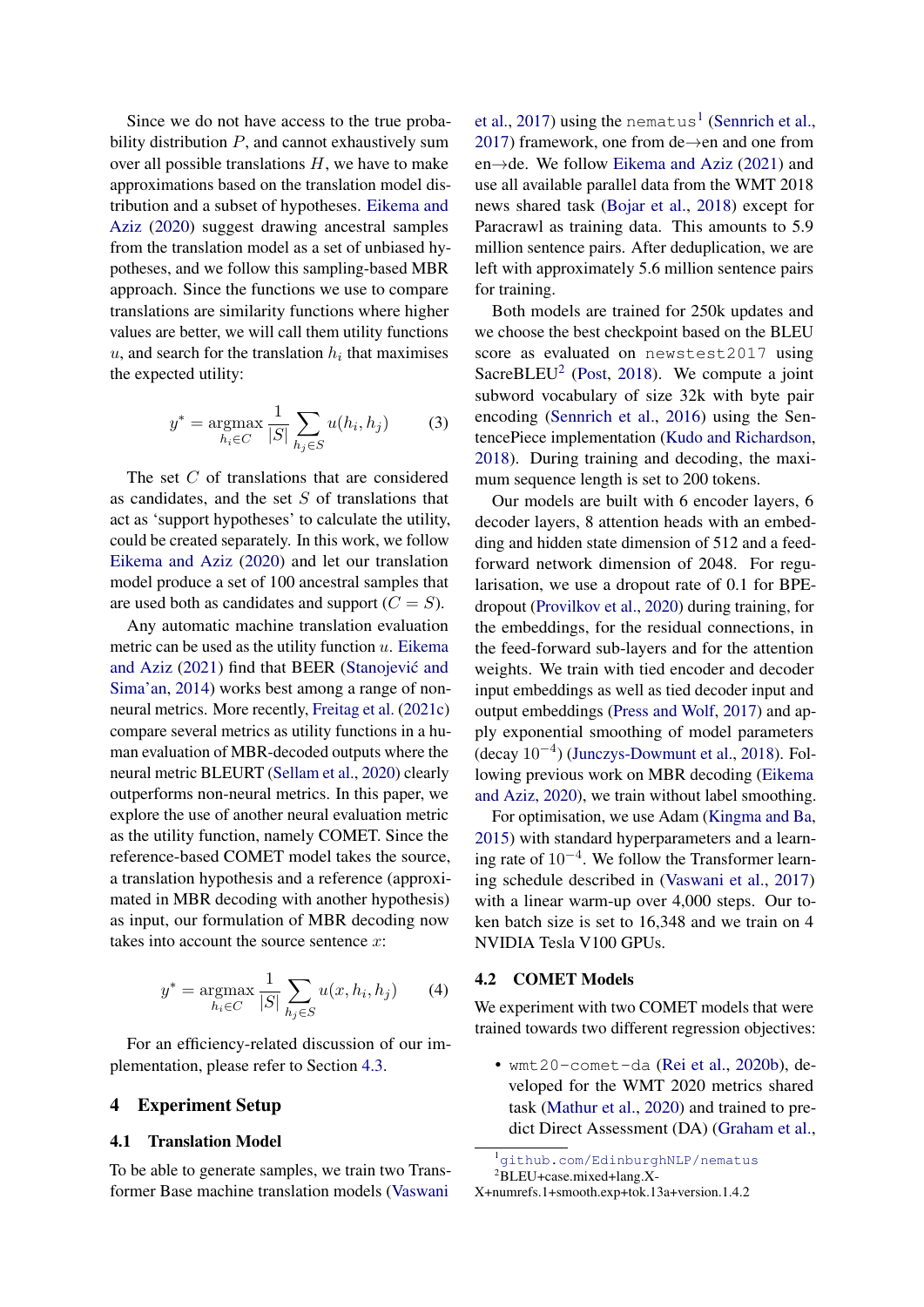[2017\)](#page-8-11) scores.

• wmt21-comet-mqm [\(Rei et al.,](#page-9-14) [2021\)](#page-9-14), developed for the WMT 2021 metrics shared task [\(Freitag et al.,](#page-8-0) [2021d\)](#page-8-0) and trained to predict MQM scores [\(Freitag et al.,](#page-8-12) [2021a\)](#page-8-12) based on the Multidimensional Quality Metrics (MQM) methodology [\(Uszkoreit and](#page-10-5) [Lommel,](#page-10-5) [2013\)](#page-10-5).

## <span id="page-3-1"></span>4.3 MBR Decoding Implementations

For non-neural evaluation metrics, we use the MBR decoding implementation<sup>[3](#page-3-2)</sup> provided by [Eikema and](#page-8-6) [Aziz](#page-8-6) [\(2021\)](#page-8-6). We decide to use only unique samples both as candidates and as the support such that no hypothesis is assigned a higher average MBR score simply because it perfectly matches one or multiple other hypotheses in the support. In our experiments, we use  $chrF++ (Popović, 2017)$  $chrF++ (Popović, 2017)$  and BLEU as non-neural metrics. For the latter metric, the implementation internally makes use of Sacre-BLEU [\(Post,](#page-9-10) [2018\)](#page-9-10).

For our experiments with COMET, we adapt the official COMET implementation<sup>[4](#page-3-3)</sup> and implement an option for MBR decoding. Since COMET first creates a pooled sentence representation of the source and each of the two hypotheses before constructing a single vector from these representations and passing it through a regression layer, it is crucial that the implementation does not naively call COMET on every hypothesis pair. Instead, we encode the source sentence and every hypothesis with XLM-R [\(Conneau et al.,](#page-8-13) [2020\)](#page-8-13) only once and then score all combinations of hypothesis pairs in parallel.

### 4.4 Evaluation Data

We decide to use the test sets from the WMT 2021 news shared task [\(Akhbardeh et al.,](#page-7-0) [2021\)](#page-7-0) as our evaluation data. This dataset brings three major benefits for our analysis:

- In the de $\leftrightarrow$ en directions, it provides at least two references for every source sentence. This allows us to compare how much MBR scores differ between two equivalent human translation alternatives as a reference point.
- This dataset was not part of the training data of the wmt20-comet-da and wmt21-comet-mqm COMET models

which avoids the risk that the models have seen scores for similarly erroneous translations of these source sentences before.

• During the creation of the test set, special attention was paid to selecting only sentences originally written in the source language. These source sentences were then translated to the target language by professional human translators. Consequently, we can ignore the distorting effects that 'translationese' could otherwise have on our evaluation.

There are 1000 sentence triplets (source, two human translations) for de→en where we use translation A as our reference and translation B as an alternative translation and 1002 sentence triplets for en→de where we use translation C as our reference and translation D as an alternative translation.

## <span id="page-3-0"></span>5 Exploration of MBR-Decoded Outputs

We employ sampling-based MBR decoding as a strategy to identify weaknesses in evaluation metrics that are used as utility functions. We believe that – in addition to general errors – we may also find other errors in such a setup that can stem from two sources:

First, since samples are often of lower quality than hypotheses produced with beam search, neural metrics may behave unexpectedly when faced with errors that occur less frequently in beam search based machine translation outputs on which they were trained. Second, in MBR decoding, we compare a candidate translation hypothesis to a pseudoreference (another hypothesis) instead of an actual reference. This is also something neural metrics were neither trained on nor designed to do.

We are most interested in general errors and errors of the first type since the second type is only relevant for MBR decoding itself. Therefore, we propose additional experiments in Section [6](#page-4-0) to distinguish between these two sources for the errors we identify below. Note that errors of the second type may become more important to investigate as MBR decoding becomes more prevalent.

In our experiments, we first manually compare MBR-decoded outputs that were chosen with two different evaluation metrics as the utility function: chrF++ and COMET. For COMET, we notice several cases where the chosen hypothesis contains numbers and named entities that do not match with

<span id="page-3-3"></span><span id="page-3-2"></span><sup>3</sup><https://github.com/Roxot/mbr-nmt> <sup>4</sup><https://github.com/Unbabel/COMET>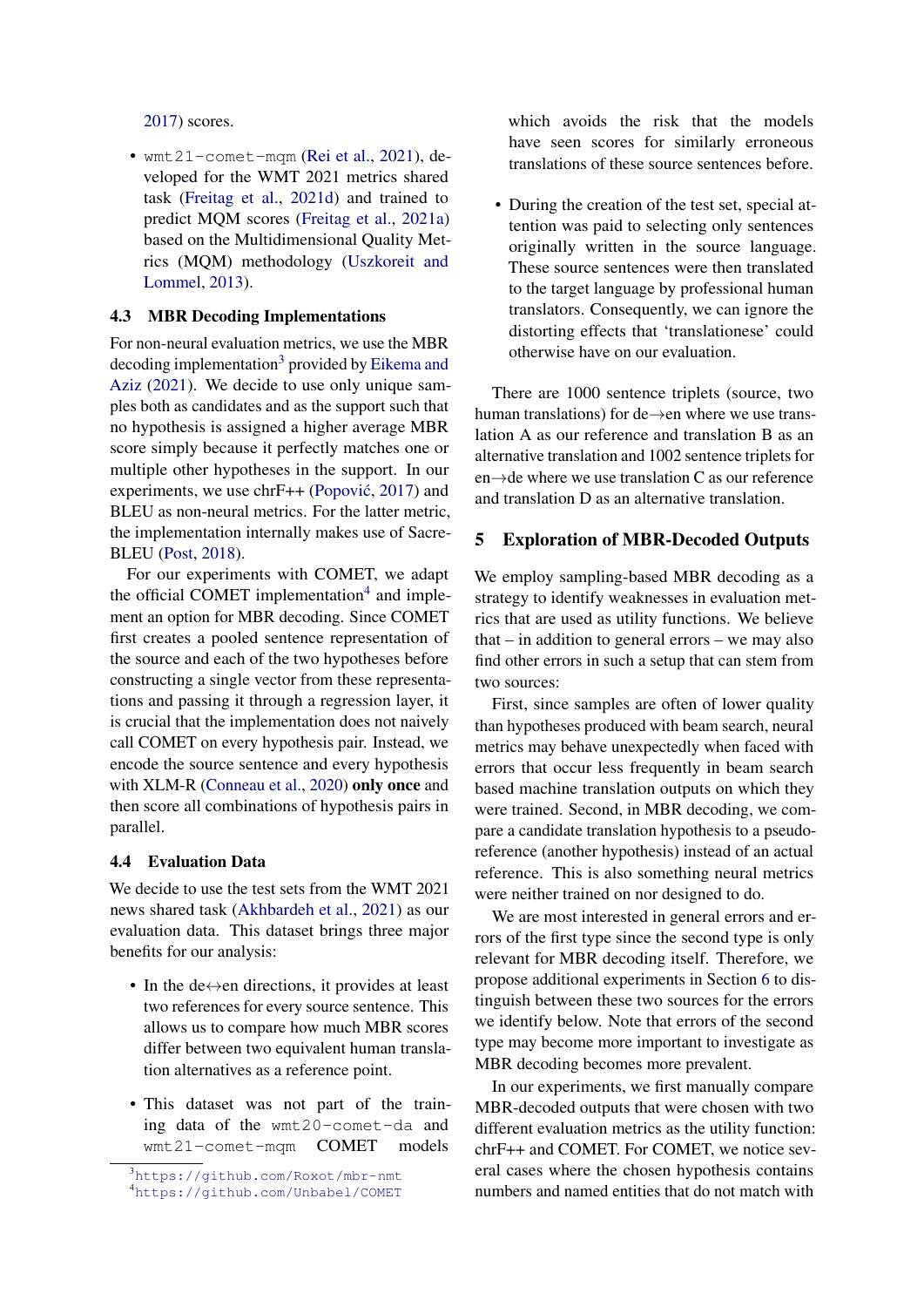<span id="page-4-1"></span>

|                            |       | <b>Numbers</b> |       |          |  | Named Entities |          |       |          |
|----------------------------|-------|----------------|-------|----------|--|----------------|----------|-------|----------|
|                            |       | de-en          |       | en-de    |  | de-en          |          |       | en-de    |
| reference                  | 6.78  |                | 6.54  |          |  | n/a            |          | n/a   |          |
| alternative                | 5.20  | $-1.58$        | 4.34  | $-2.20$  |  | 20.61          |          | 29.86 |          |
| beam search                | 4.10  | $-2.68$        | 4.30  | $-2.24$  |  | 26.05          | $+ 5.44$ | 37.12 | $+ 7.26$ |
| $MBR$ chr $F++$            | 8.78  | $+2.00$        | 6.61  | $+0.07$  |  | 31.84          | $+11.23$ | 41.45 | $+11.59$ |
| MBR bleu                   | 6.13  | $-0.65$        | 8.64  | $+2.10$  |  | 31.01          | $+10.40$ | 42.93 | $+13.07$ |
| $MBR$ wmt20-comet-da       | 9.66  | $+2.88$        | 10.90 | $+4.36$  |  | 32.88          | $+12.27$ | 49.90 | $+20.04$ |
| $\rm{MBR}$ wmt21-comet-mqm | 17.74 | $+10.96$       | 23.26 | $+16.72$ |  | 40.03          | $+19.42$ | 52.13 | $+22.27$ |

Table 2: Results of the automatic evaluation. Error rates (%) for numbers and named entities and error rate changes compared to the reference for numbers and alternative translation for named entities.

the source and the reference, even though the majority of samples in the support set contain the correct numbers and named entities. Two examples are shown in Table [1.](#page-1-0) This stands in contrast to the corrupted reference analysis performed as part of the WMT 2021 metrics shared task [\(Freitag et al.,](#page-8-0) [2021d\)](#page-8-0) where COMET mostly preferred the correct alternative human translation to one with swapped numbers when comparing to the reference.

To test if these findings apply at scale, we run an automatic evaluation. For numbers, we use regular expressions to identify numbers in the MBRdecoded outputs. We then compute error rates compared to the source averaged over a) how many numbers occurring in the source also occur in the translation and b) how many numbers occurring in the translation also occur in the source. We decide to compare to the source to be able to compute the overlaps for the reference and the alternative human translation as well. The results can be seen in the left part of Table [2.](#page-4-1)

For named entities, we use  $\text{spacy}^5$  $\text{spacy}^5$  [\(Honnibal](#page-8-14) [et al.,](#page-8-14) [2020\)](#page-8-14) to identify named entities of type 'person'. Here, we compute the error rates against the reference rather than the source (as was done for numbers) since the named entity recognition (NER) models are not identical for English and German. Specifically, we average over a) how many named entities occurring in the reference also occur in the translation and b) how many named entities occurring in the translation also occur in the reference. The results can be seen in the right part of Table [2.](#page-4-1)

These simple automatic 'gold' annotations pro-

duce false positives<sup>[6](#page-4-3)</sup>, which explains why neither the reference nor the alternative reference (for named entities) achieves an error rate of 0%. Nevertheless, these results indicate that MBR decoding with the COMET metrics chooses more erroneous translations with respect to these criteria than with the two non-neural metrics or compared to beam search decoding. Interestingly, the wmt21-comet-mqm model performs considerably worse than the wmt20-comet-da model in this analysis.

This automatic evaluation has strengthened the findings in our manual exploration that wrong number and named entity translations are recurring problems. To better quantify how sensitive COMET models are towards these error types, we propose to perform an MBR-based sensitivity analysis in the next section.

#### <span id="page-4-0"></span>6 MBR-Based Sensitivity Analysis

As described in Section [3,](#page-1-1) in MBR decoding, every candidate translation is assigned a score that represents the average similarity to every hypothesis in the support computed with a utility function. Consequently, if the support is kept constant and a targeted change is made to a candidate translation, the absolute difference in the MBR score indicates how sensitive the utility function was towards this change. We term this kind of analysis an "MBRbased sensitivity analysis".

To measure COMET's sensitivity towards

<span id="page-4-2"></span> ${}^{5}$ English: en\_core\_web\_lg, German: de\_core\_news\_lg

<span id="page-4-3"></span><sup>6</sup> For example, translating "3 pm" in the source to "15:00" is a valid translation, but would be counted as a mistake with the automatic number matching.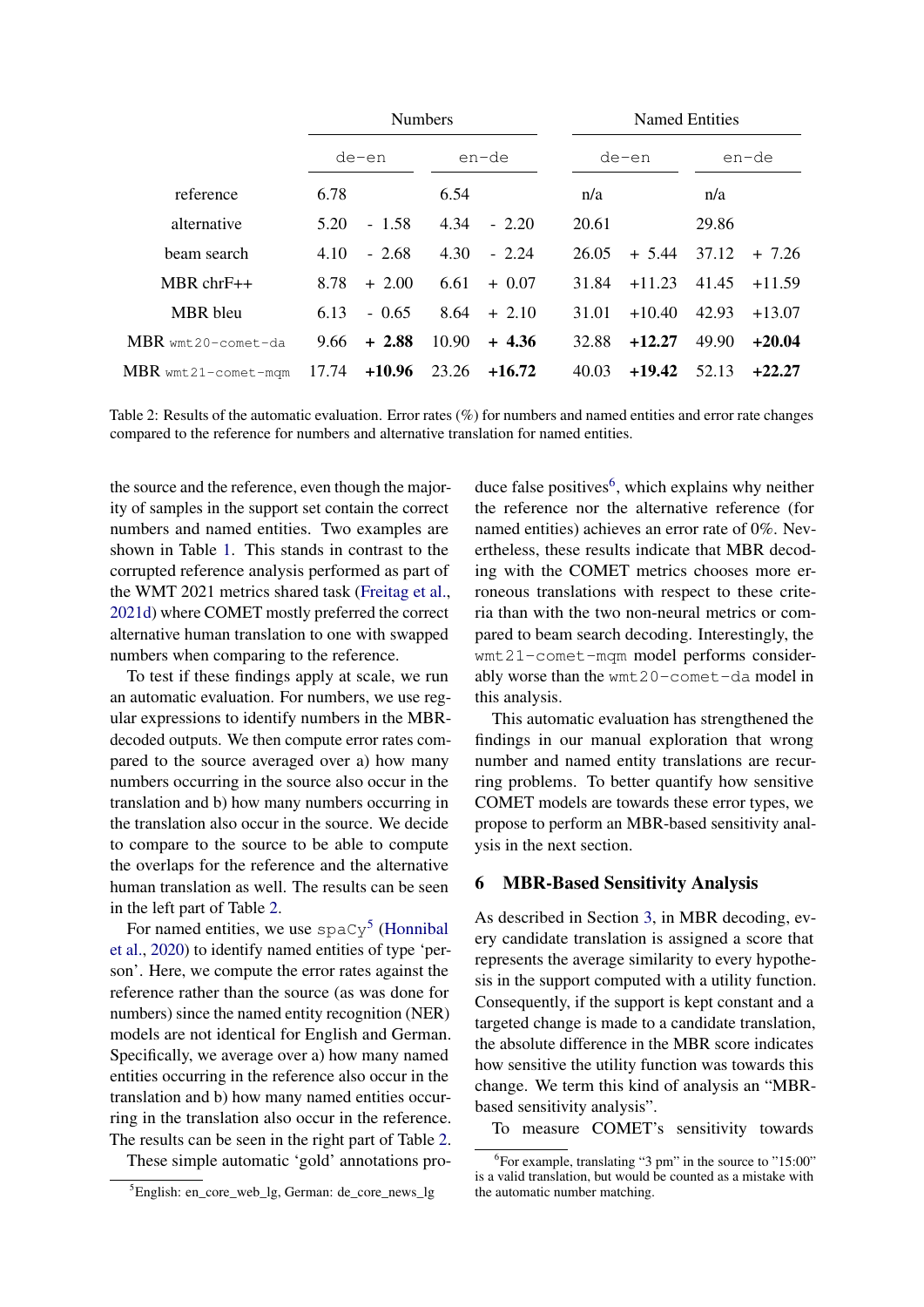<span id="page-5-0"></span>

|                     |                |        | Samples as Support | References as Support |                |        |                |        |
|---------------------|----------------|--------|--------------------|-----------------------|----------------|--------|----------------|--------|
|                     | de-en          |        | en-de              |                       |                |        | en-de          |        |
|                     | wmt20-comet-da | $+syn$ | wmt20-comet-da     | + syn                 | wmt20-comet-da | $+syn$ | wmt20-comet-da | $+syn$ |
| $num_{sub}$         | 0.028          | 0.032  | 0.016              | 0.020                 | 0.044          | 0.057  | 0.030          | 0.039  |
| $num_{add}$         | 0.050          | 0.061  | 0.029              | 0.042                 | 0.091          | 0.119  | 0.064          | 0.088  |
| $NE_{del}$          | 0.047          | 0.057  | 0.048              | 0.043                 | 0.083          | 0.109  | 0.082          | 0.085  |
| $num_{del}$         | 0.052          | 0.052  | 0.043              | 0.049                 | 0.089          | 0.096  | 0.071          | 0.086  |
| $NE_{add}$          | 0.057          | 0.070  | 0.056              | 0.049                 | 0.102          | 0.135  | 0.113          | 0.110  |
| $num_{whole}$       | 0.066          | 0.084  | 0.045              | 0.057                 | 0.115          | 0.154  | 0.085          | 0.112  |
| NE <sub>sub</sub>   | 0.060          | 0.067  | 0.067              | 0.055                 | 0.119          | 0.148  | 0.117          | 0.114  |
| altern.             | 0.111          | 0.108  | 0.106              | 0.112                 |                |        |                |        |
| $noun_{del}$        | 0.218          | 0.203  | 0.116              | 0.120                 | 0.322          | 0.332  | 0.222          | 0.219  |
| nounadd             | 0.257          | 0.232  | 0.162              | 0.156                 | 0.392          | 0.390  | 0.265          | 0.268  |
| noun <sub>sub</sub> | 0.272          | 0.245  | 0.182              | 0.172                 | 0.417          | 0.408  | 0.299          | 0.282  |
| copy                | 0.597          | 0.779  | 1.450              | 1.513                 | 0.553          | 0.731  | 1.367          | 1.630  |
| hallucin.           | 1.277          | 1.081  | 1.561              | 1.402                 | 1.907          | 1.720  | 2.057          | 1.893  |

Table 3: Effects of randomly adding, substituting or deleting a digit in a number or a letter in a noun or named entity (NE). Average absolute difference to MBR score for reference (left) and 1-best beam search output (right) when using wmt20-comet-da as the utility function. Reference points are marked in bold. Changes when retraining COMET on added synthetic data are shown in corresponding "+ syn" columns (retrain-comet-da). Green indicates the MBR score difference to reference (left) or 1-best beam search output (right) has increased, while red indicates the MBR score difference has decreased.

changes in numbers and named entities, we create a candidate pool that consists of the reference translation and several changed variants. Note that the support still contains the same 100 samples that were used to find the MBR-decoded outputs described in Section [5.](#page-3-0) In particular, we make the following targeted changes to the reference to measure the sensitivity towards each change:

- num<sub>add</sub>: one digit is added to a number at a random position.
- num<sub>del</sub>: one digit is removed from a number at a random position.
- num<sub>sub</sub>: one digit is substituted with another digit in a number at a random position.
- num<sub>whole</sub>: one entire number is substituted with another number.
- NE<sub>add</sub>: one letter is added to a named entity at a random position.
- NE<sub>del</sub>: one letter is removed from a named entity at a random position.

• NE<sub>sub</sub>: one letter is substituted with another letter in a named entity at a random position.

As a control, we also apply the same types of changes to random nouns in the reference:

- noun<sub>add</sub>: one letter is added to a random noun at a random position.
- noun<sub>del</sub>: one letter is removed from a random noun at a random position.
- noun<sub>sub</sub>: one letter is substituted with another letter in a random noun at a random position.

Additionally, our candidate pool also contains the following hypotheses to be used as reference points:

- altern.: the second human reference provided as part of the WMT 2021 news shared task simulating an alternative translation.
- copy: the original, unchanged source sentence simulating a model that simply copied the source to the decoder side.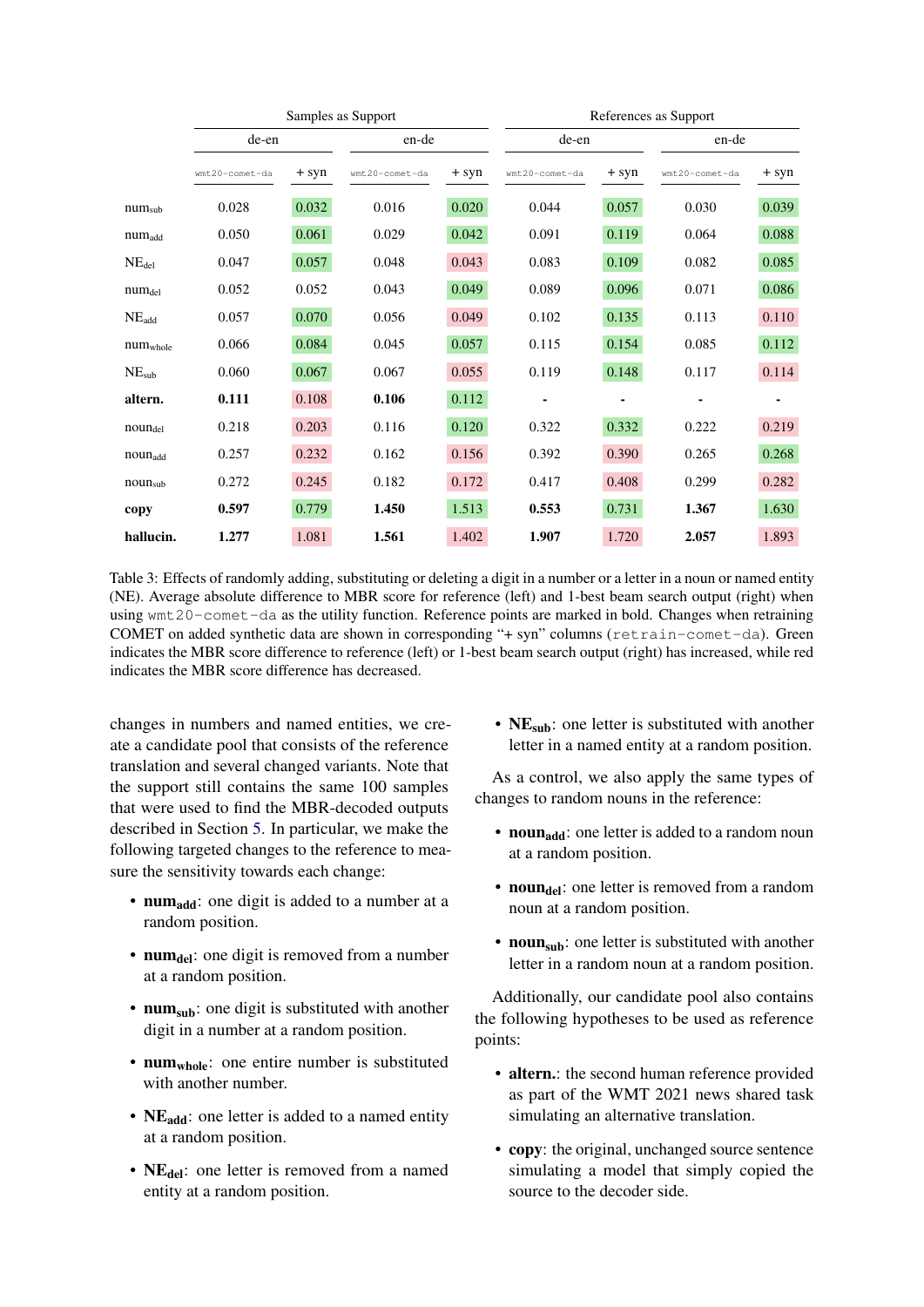• hallucin.: a sentence that is completely unrelated to the source.

We use the same tools to identify numbers and named entities as in Section [5](#page-3-0) to create these perturbations in the reference. For each new candidate, we compute the absolute difference to the MBR score of the reference. We then average those differences across sentences for each perturbation type. The results for this experiment with the wmt20-comet-da model can be seen in the left part of Table [3](#page-5-0) in the non-coloured columns.

The reference point candidates, i.e. alternative translation, copied sentence and hallucination, behave as expected. The average MBR score difference to the hallucinated sentence is by far the largest, followed by the copied source sentence. The case of the alternative reference is interesting as it divides the targeted changes to the reference into two groups. For the *random nouns*, all targeted changes lead to greater differences to the reference (measured in MBR score) than for the alternative reference. On the other hand, all targeted changes to *numbers* or *named entities* result in a much smaller difference in MBR score compared to the alternative reference. This shows that COMET is not as sensitive to such discrepancies as to other changes.

It is a valid concern that the generally lower quality of samples that are used as support might affect these results. The hypothesis here is that if we were to compare to high-quality translations, COMET may be more sensitive towards number and named entity differences as there would be fewer other discrepancies between the candidates and the support. To test if this is the case, we repeat the sensitivity analysis but now use the two alternative references as the support instead of the 100 samples that were used before. The candidates are now formed by applying the same perturbations as before to the 1-best beam search output instead of the reference. The results for this experiment are shown on the right-hand side of Table [3](#page-5-0) in the noncoloured columns. Note that we cannot compare to an alternative translation for the beam search output in this setup.

The differences to the MBR score of the unperturbed beam search output are generally larger in this setup, which indicates that COMET is indeed more sensitive to errors when used as intended, i.e. with high-quality reference translations. However, we can still see that the perturbations made

to random nouns result in much larger differences than perturbations made to numbers or named entities. This indicates that the problem cannot be attributed to MBR decoding and low-quality pseudoreferences alone.

We focus here on the wmt20-comet-da model since this is currently the recommended model to use by the authors.<sup>[7](#page-6-0)</sup> Running the same analysis with the wmt21-comet-mqm model, results in the same ordering (see Table [9](#page-13-0) in Appendix [D\)](#page-13-1) but with much less variance in the scores between all error types. The same finding concerning the small variance in scores is highlighted by the authors of COMET in their GitHub repository.

## <span id="page-6-1"></span>7 COMET Retraining

One possible explanation for the low sensitivity of COMET to perturbations of numbers and named entities is that these errors are too rare in the WMT outputs used to train COMET. We decide to retrain COMET on the original training data plus added synthetic data for which we perform the same perturbations as described in Section [6.](#page-4-0) The idea is that the newly trained model has more sensitivity towards named entity or number mismatches between the translation and its reference and/or source.

For the retrain-comet-da model, we use the data from the WMT metrics shared tasks collected in the years 2017 to 2019 [\(Bojar et al.,](#page-8-15) [2017;](#page-8-15) [Ma et al.,](#page-9-16) [2018,](#page-9-16) [2019\)](#page-9-17) as training data. For every de→en or en→de system output that contains a number or a named entity, we randomly apply one of the perturbations described in Section [6](#page-4-0) (except for the perturbations of random nouns). To encourage COMET to punish such synthetically inserted mismatches, we modify the scores of the original examples by subtracting -0.20 from the Direct Assessment (DA) score. The resulting ∼61k synthetic training examples are then added to the ∼640k original examples which means that roughly 10% of the data are synthetic.

For the retrain-comet-mqm model, we use the same data as described above but additionally use the DA data from the 2020 WMT metrics shared task [\(Mathur et al.,](#page-9-2) [2020\)](#page-9-2) for which we create the synthetic training examples in the same way. This results in ∼770k original training examples and ∼66k synthetic training examples. We first

<span id="page-6-0"></span><sup>7</sup>[https://github.com/Unbabel/COMET/](https://github.com/Unbabel/COMET/blob/master/METRICS.md) [blob/master/METRICS.md](https://github.com/Unbabel/COMET/blob/master/METRICS.md)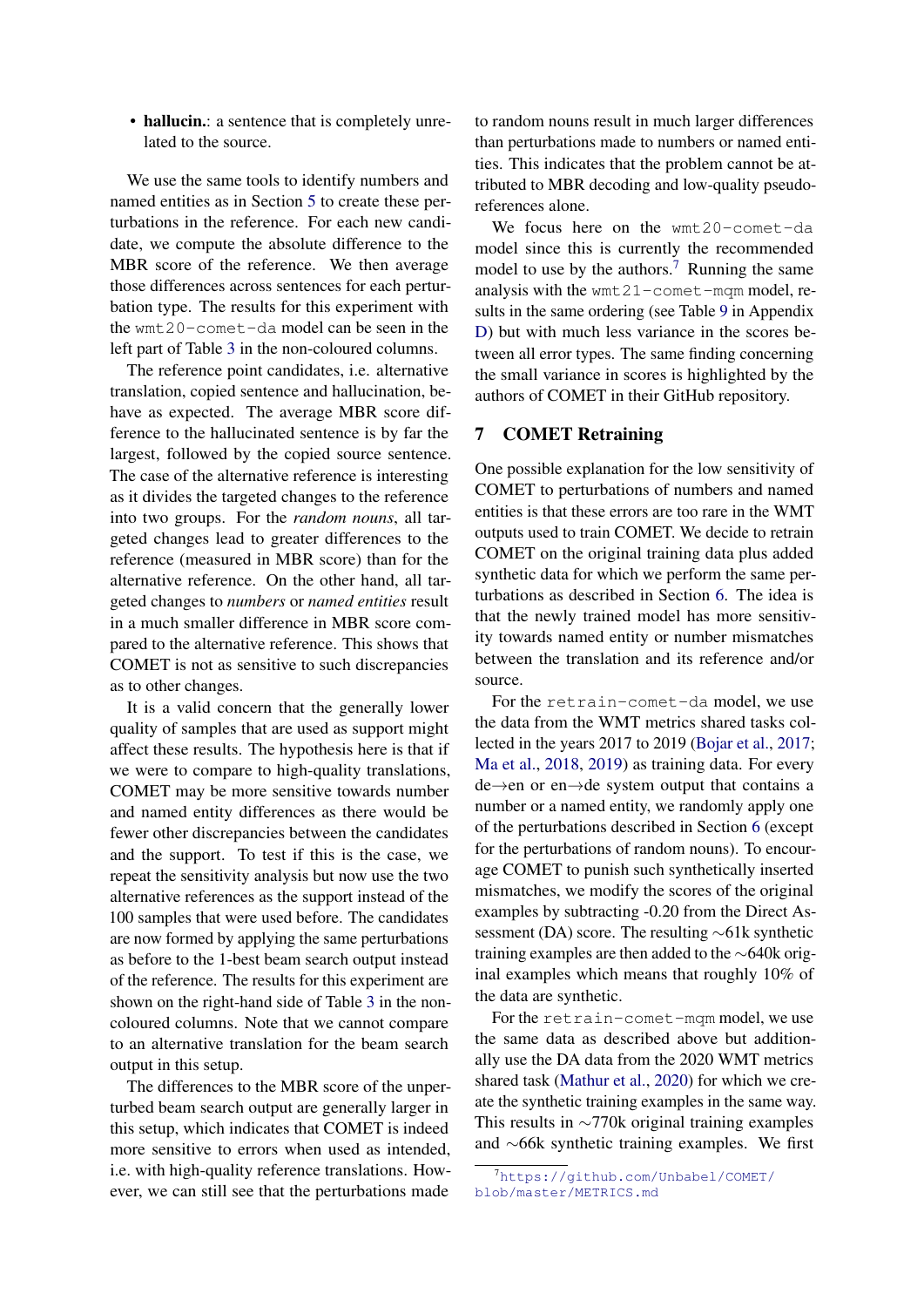finetune XLM-R on this DA data and in a second step, we continue finetuning on an MQM scoreannotated dataset [\(Freitag et al.,](#page-8-16) [2021b\)](#page-8-16). Following [Rei et al.](#page-9-14) [\(2021\)](#page-9-14), we exclude en→de and zh→en examples from the 2020 DA dataset because the MQM dataset includes the same examples for these language pairs.

We follow the hyperparameter suggestions in [Rei et al.](#page-9-13) [\(2020b\)](#page-9-13) and [Rei et al.](#page-9-14) [\(2021\)](#page-9-14) for retraining the COMET models but we do not perform model averaging. The models are trained for two epochs (with an additional epoch of finetuning on the MQM data for the retrain-comet-mqm model). The hyperparameters are listed in full in Appendix [A.](#page-11-0)

The model that we finetune towards MQM scores produces generally larger scores than the official wmt21-comet-mqm model which makes direct comparison less straightforward. The results for this retrain-comet-mqm model can be found in Appendix [D](#page-13-1) but here we focus on the retrain-comet-da model. We ensure that the retrained model still performs as well as the original model on the WMT 2020 metrics shared task [\(Mathur et al.,](#page-9-2) [2020\)](#page-9-2). The average difference in system-level Pearson correlation to the original comet model is +0.0016 across all language pairs. The full results can be found in Appendix [B](#page-11-1) in Table [7.](#page-12-0)

The results of the sensitivity analysis for retrain-comet-da can be seen in Table [3](#page-5-0) in the coloured columns. In most cases, our retrained COMET model (+ sys) does show slightly larger MBR score differences for numbers and named entities than the original model. However, the differences to the random noun permutations are still much larger and the differences for named entities in en→de even became smaller.

When repeating the automatic analysis from Section [5](#page-3-0) with our retrained models, we see similar effects as for the sensitivity analysis. There are small differences in the error rates compared to the original COMET models but our retrained models do not consistently choose better or worse samples in terms of number and named entity matches. Moreover, the error rate differences to the original COMET models are smaller than the differences to other utility functions which indicates that the new models do not differ that much from the original ones. The full results can be seen in Appendix [C.](#page-11-2)

From this experiment, we conclude that remov-

ing such blind spots from COMET - once identified - might need more effort than simply training on additional synthetic data. We leave a more extensive analysis of biases in the training data (e.g. unpunished number mismatches) and further experiments on weakness-targeted training for future work.

## 8 Conclusion

Identifying weaknesses of neural machine translation evaluation metrics becomes more important as these essentially 'black box' evaluation tools become more popular and are optimised towards during model development. We show that MBR decoding can be used to explore biases of such metrics. Through a case study, we show that COMET is relatively insensitive to mistranslated numbers and named entities. This can be seen both in the MBR-decoded output which contains a higher number of these errors compared to beam search (or MBR with other utility functions) and in an MBRbased sensitivity analysis which compares the differences in MBR scores that arise when such errors are introduced to a candidate translation. We also show that this insensitivity is not simply the result of insufficient training data containing such errors: retraining COMET with additional synthetic data did not fully alleviate this weakness.

While errors related to number and named entity translation were very salient in our exploration, we do not claim that this case study is exhaustive. In our manual analysis, we also see anecdotal evidence of polarity errors and nonsensical German compounds. We hope our findings motivate further research into identifying and mitigating biases of neural machine translation metrics – we envision that actively searching for biases in neural metrics, for example by using them as utility functions in MBR, could become an important step during metric development.

## Acknowledgements

We thank Janis Goldzycher, Mathias Müller and Tannon Kew for their valuable inputs and the interesting discussions throughout the development of this work.

### References

<span id="page-7-0"></span>Farhad Akhbardeh, Arkady Arkhangorodsky, Magdalena Biesialska, Ondřej Bojar, Rajen Chatterjee, Vishrav Chaudhary, Marta R. Costa-jussa,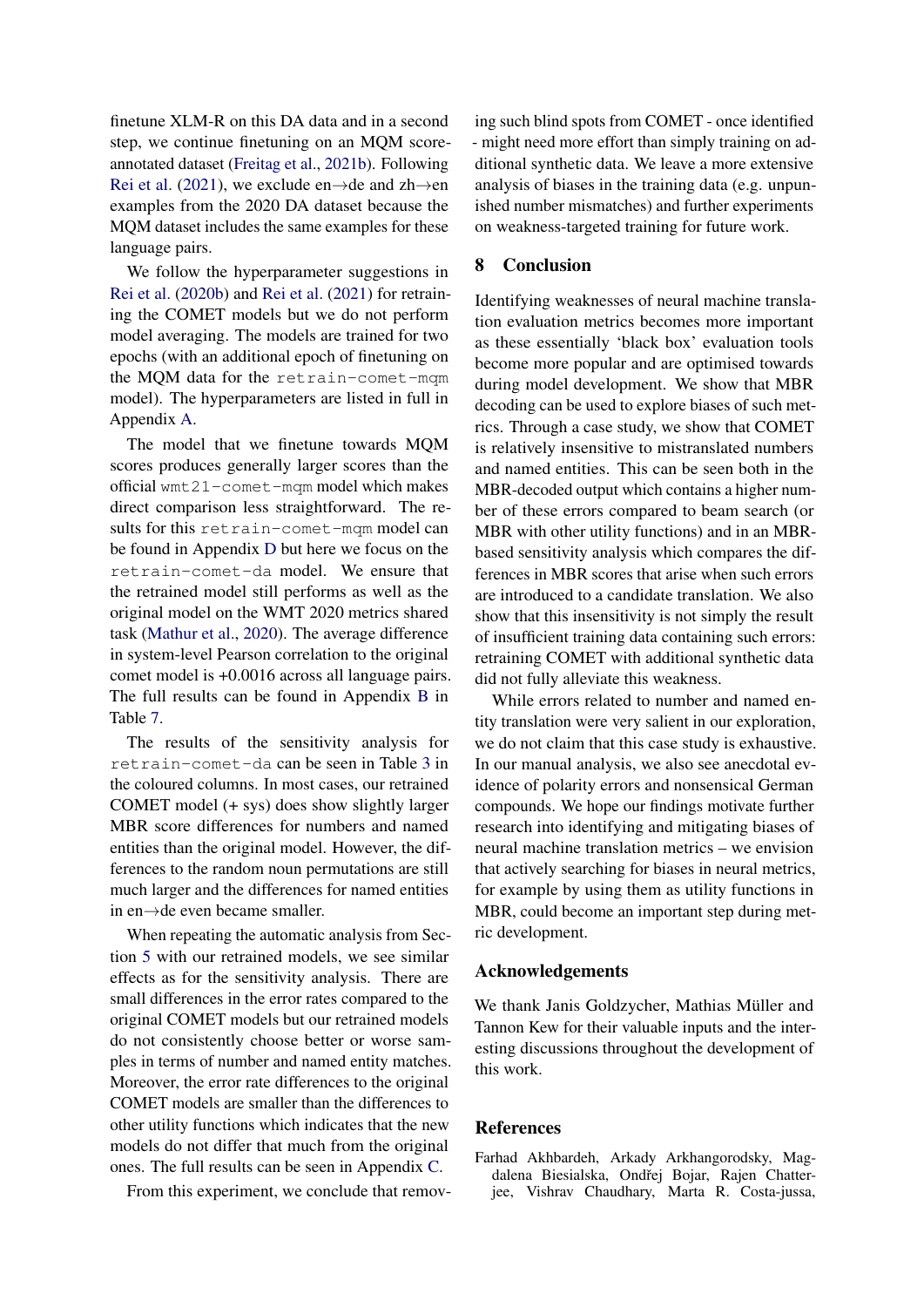Cristina España-Bonet, Angela Fan, Christian Federmann, Markus Freitag, Yvette Graham, Roman Grundkiewicz, Barry Haddow, Leonie Harter, Kenneth Heafield, Christopher Homan, Matthias Huck, Kwabena Amponsah-Kaakyire, Jungo Kasai, Daniel Khashabi, Kevin Knight, Tom Kocmi, Philipp Koehn, Nicholas Lourie, Christof Monz, Makoto Morishita, Masaaki Nagata, Ajay Nagesh, Toshiaki Nakazawa, Matteo Negri, Santanu Pal, Allahsera Auguste Tapo, Marco Turchi, Valentin Vydrin, and Marcos Zampieri. 2021. [Findings of the](https://aclanthology.org/2021.wmt-1.1) [2021 conference on machine translation \(WMT21\).](https://aclanthology.org/2021.wmt-1.1) In *Proceedings of the Sixth Conference on Machine Translation*, pages 1–88, Online. Association for Computational Linguistics.

- <span id="page-8-2"></span>Satanjeev Banerjee and Alon Lavie. 2005. [METEOR:](https://aclanthology.org/W05-0909) [An automatic metric for MT evaluation with im](https://aclanthology.org/W05-0909)[proved correlation with human judgments.](https://aclanthology.org/W05-0909) In *Proceedings of the ACL Workshop on Intrinsic and Extrinsic Evaluation Measures for Machine Translation and/or Summarization*, pages 65–72, Ann Arbor, Michigan. Association for Computational Linguistics.
- <span id="page-8-7"></span>Ondřej Bojar, Christian Federmann, Mark Fishel, Yvette Graham, Barry Haddow, Philipp Koehn, and Christof Monz. 2018. [Findings of the 2018 con](https://doi.org/10.18653/v1/W18-6401)[ference on machine translation \(WMT18\).](https://doi.org/10.18653/v1/W18-6401) In *Proceedings of the Third Conference on Machine Translation: Shared Task Papers*, pages 272–303, Belgium, Brussels. Association for Computational Linguistics.
- <span id="page-8-15"></span>Ondřej Bojar, Yvette Graham, and Amir Kamran. 2017. [Results of the WMT17 metrics shared task.](https://doi.org/10.18653/v1/W17-4755) In *Proceedings of the Second Conference on Machine Translation*, pages 489–513, Copenhagen, Denmark. Association for Computational Linguistics.
- <span id="page-8-13"></span>Alexis Conneau, Kartikay Khandelwal, Naman Goyal, Vishrav Chaudhary, Guillaume Wenzek, Francisco Guzmán, Edouard Grave, Myle Ott, Luke Zettlemoyer, and Veselin Stoyanov. 2020. [Unsupervised](https://doi.org/10.18653/v1/2020.acl-main.747) [cross-lingual representation learning at scale.](https://doi.org/10.18653/v1/2020.acl-main.747) In *Proceedings of the 58th Annual Meeting of the Association for Computational Linguistics*, pages 8440– 8451, Online. Association for Computational Linguistics.
- <span id="page-8-4"></span>Bryan Eikema and Wilker Aziz. 2020. [Is MAP decod](https://doi.org/10.18653/v1/2020.coling-main.398)[ing all you need? the inadequacy of the mode in neu](https://doi.org/10.18653/v1/2020.coling-main.398)[ral machine translation.](https://doi.org/10.18653/v1/2020.coling-main.398) In *Proceedings of the 28th International Conference on Computational Linguistics*, pages 4506–4520, Barcelona, Spain (Online). International Committee on Computational Linguistics.
- <span id="page-8-6"></span>Bryan Eikema and Wilker Aziz. 2021. [Sampling-based](http://arxiv.org/abs/2108.04718) [minimum bayes risk decoding for neural machine](http://arxiv.org/abs/2108.04718) [translation.](http://arxiv.org/abs/2108.04718)
- <span id="page-8-12"></span>Markus Freitag, George Foster, David Grangier, Viresh Ratnakar, Qijun Tan, and Wolfgang Macherey. 2021a. [Experts, errors, and context: A large-scale](http://arxiv.org/abs/2104.14478) [study of human evaluation for machine translation.](http://arxiv.org/abs/2104.14478)
- <span id="page-8-16"></span>Markus Freitag, George Foster, David Grangier, Viresh Ratnakar, Qijun Tan, and Wolfgang Macherey. 2021b. [Experts, errors, and context: A large-scale](https://doi.org/10.1162/tacl_a_00437) [study of human evaluation for machine translation.](https://doi.org/10.1162/tacl_a_00437) *Transactions of the Association for Computational Linguistics*, 9:1460–1474.
- <span id="page-8-5"></span>Markus Freitag, David Grangier, Qijun Tan, and Bowen Liang. 2021c. [Minimum bayes risk decod](http://arxiv.org/abs/2111.09388)[ing with neural metrics of translation quality.](http://arxiv.org/abs/2111.09388)
- <span id="page-8-0"></span>Markus Freitag, Ricardo Rei, Nitika Mathur, Chi-kiu Lo, Craig Stewart, George Foster, Alon Lavie, and Ondřej Bojar. 2021d. [Results of the WMT21 met](https://aclanthology.org/2021.wmt-1.73)[rics shared task: Evaluating metrics with expert](https://aclanthology.org/2021.wmt-1.73)[based human evaluations on TED and news domain.](https://aclanthology.org/2021.wmt-1.73) In *Proceedings of the Sixth Conference on Machine Translation*, pages 733–774, Online. Association for Computational Linguistics.
- <span id="page-8-3"></span>Vaibhava Goel and William J Byrne. 2000. [Minimum](https://doi.org/https://doi.org/10.1006/csla.2000.0138) [bayes-risk automatic speech recognition.](https://doi.org/https://doi.org/10.1006/csla.2000.0138) *Computer Speech & Language*, 14(2):115–135.
- <span id="page-8-11"></span>Yvette Graham, Timothy Baldwin, Alistair Moffat, and Justin Zobel. 2017. [Can machine translation sys](https://doi.org/10.1017/S1351324915000339)[tems be evaluated by the crowd alone.](https://doi.org/10.1017/S1351324915000339) *Natural Language Engineering*, 23(1):3–30.
- <span id="page-8-14"></span>Matthew Honnibal, Ines Montani, Sofie Van Landeghem, and Adriane Boyd. 2020. [spaCy:](https://doi.org/10.5281/zenodo.1212303) [Industrial-strength Natural Language Processing in](https://doi.org/10.5281/zenodo.1212303) [Python.](https://doi.org/10.5281/zenodo.1212303)
- <span id="page-8-9"></span>Marcin Junczys-Dowmunt, Roman Grundkiewicz, Tomasz Dwojak, Hieu Hoang, Kenneth Heafield, Tom Neckermann, Frank Seide, Ulrich Germann, Alham Fikri Aji, Nikolay Bogoychev, André F. T. Martins, and Alexandra Birch. 2018. [Marian: Fast](https://doi.org/10.18653/v1/P18-4020) [neural machine translation in C++.](https://doi.org/10.18653/v1/P18-4020) In *Proceedings of ACL 2018, System Demonstrations*, pages 116– 121, Melbourne, Australia. Association for Computational Linguistics.
- <span id="page-8-10"></span>Diederik P. Kingma and Jimmy Ba. 2015. [Adam: A](http://arxiv.org/abs/1412.6980) [Method for Stochastic Optimization.](http://arxiv.org/abs/1412.6980) In *3rd International Conference on Learning Representations, ICLR 2015, San Diego, CA, USA, May 7-9, 2015, Conference Track Proceedings*.
- <span id="page-8-1"></span>Tom Kocmi, Christian Federmann, Roman Grundkiewicz, Marcin Junczys-Dowmunt, Hitokazu Matsushita, and Arul Menezes. 2021. [To ship or not to](http://arxiv.org/abs/2107.10821) [ship: An extensive evaluation of automatic metrics](http://arxiv.org/abs/2107.10821) [for machine translation.](http://arxiv.org/abs/2107.10821)
- <span id="page-8-8"></span>Taku Kudo and John Richardson. 2018. [SentencePiece:](https://doi.org/10.18653/v1/D18-2012) [A simple and language independent subword tok](https://doi.org/10.18653/v1/D18-2012)[enizer and detokenizer for neural text processing.](https://doi.org/10.18653/v1/D18-2012) In *Proceedings of the 2018 Conference on Empirical Methods in Natural Language Processing: System Demonstrations*, pages 66–71, Brussels, Belgium. Association for Computational Linguistics.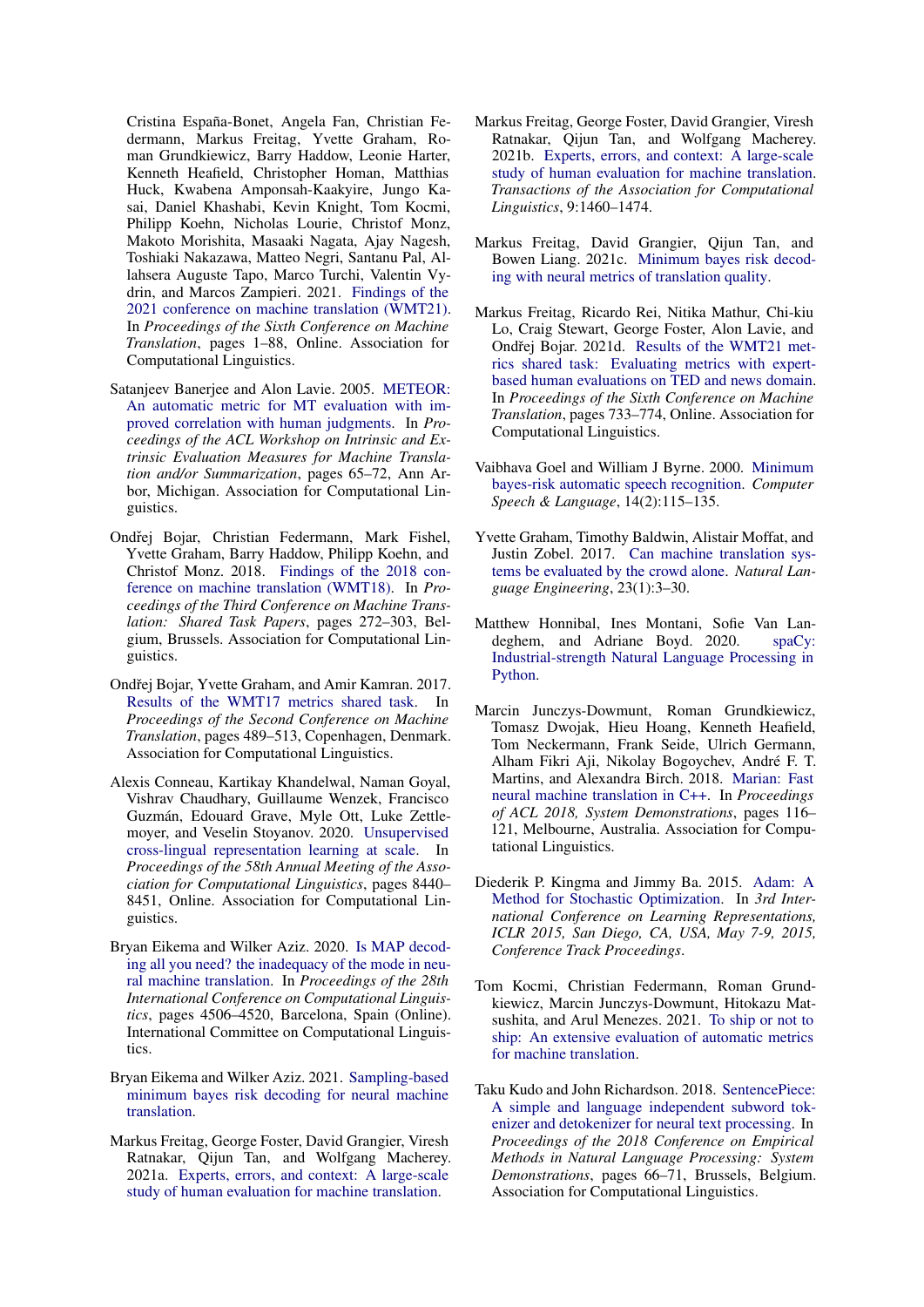- <span id="page-9-6"></span>Shankar Kumar and William Byrne. 2004. [Minimum](https://aclanthology.org/N04-1022) [Bayes-risk decoding for statistical machine transla](https://aclanthology.org/N04-1022)[tion.](https://aclanthology.org/N04-1022) In *Proceedings of the Human Language Technology Conference of the North American Chapter of the Association for Computational Linguistics: HLT-NAACL 2004*, pages 169–176, Boston, Massachusetts, USA. Association for Computational Linguistics.
- <span id="page-9-4"></span>Chi-kiu Lo. 2020. [Extended study on using pretrained](https://aclanthology.org/2020.wmt-1.99) [language models and YiSi-1 for machine translation](https://aclanthology.org/2020.wmt-1.99) [evaluation.](https://aclanthology.org/2020.wmt-1.99) In *Proceedings of the Fifth Conference on Machine Translation*, pages 895–902, Online. Association for Computational Linguistics.
- <span id="page-9-16"></span>Qingsong Ma, Ondřej Bojar, and Yvette Graham. 2018. [Results of the WMT18 metrics shared task: Both](https://doi.org/10.18653/v1/W18-6450) [characters and embeddings achieve good perfor](https://doi.org/10.18653/v1/W18-6450)[mance.](https://doi.org/10.18653/v1/W18-6450) In *Proceedings of the Third Conference on Machine Translation: Shared Task Papers*, pages 671–688, Belgium, Brussels. Association for Computational Linguistics.
- <span id="page-9-17"></span>Qingsong Ma, Johnny Wei, Ondřej Bojar, and Yvette Graham. 2019. [Results of the WMT19 metrics](https://doi.org/10.18653/v1/W19-5302) [shared task: Segment-level and strong MT sys](https://doi.org/10.18653/v1/W19-5302)[tems pose big challenges.](https://doi.org/10.18653/v1/W19-5302) In *Proceedings of the Fourth Conference on Machine Translation (Volume 2: Shared Task Papers, Day 1)*, pages 62–90, Florence, Italy. Association for Computational Linguistics.
- <span id="page-9-2"></span>Nitika Mathur, Johnny Wei, Markus Freitag, Qingsong Ma, and Ondřej Bojar. 2020. [Results of the WMT20](https://aclanthology.org/2020.wmt-1.77) [metrics shared task.](https://aclanthology.org/2020.wmt-1.77) In *Proceedings of the Fifth Conference on Machine Translation*, pages 688–725, Online. Association for Computational Linguistics.
- <span id="page-9-7"></span>Mathias Müller and Rico Sennrich. 2021. [Understand](https://doi.org/10.18653/v1/2021.acl-long.22)[ing the properties of minimum Bayes risk decoding](https://doi.org/10.18653/v1/2021.acl-long.22) [in neural machine translation.](https://doi.org/10.18653/v1/2021.acl-long.22) In *Proceedings of the 59th Annual Meeting of the Association for Computational Linguistics and the 11th International Joint Conference on Natural Language Processing (Volume 1: Long Papers)*, pages 259–272, Online. Association for Computational Linguistics.
- <span id="page-9-8"></span>Preslav Nakov, Francisco Guzman, and Stephan Vogel. 2012. [Optimizing for sentence-level BLEU+1](https://aclanthology.org/C12-1121) [yields short translations.](https://aclanthology.org/C12-1121) In *Proceedings of COL-ING 2012*, pages 1979–1994, Mumbai, India. The COLING 2012 Organizing Committee.
- <span id="page-9-0"></span>Kishore Papineni, Salim Roukos, Todd Ward, and Wei-Jing Zhu. 2002. [Bleu: a method for automatic eval](https://doi.org/10.3115/1073083.1073135)[uation of machine translation.](https://doi.org/10.3115/1073083.1073135) In *Proceedings of the 40th Annual Meeting of the Association for Computational Linguistics*, pages 311–318, Philadelphia, Pennsylvania, USA. Association for Computational Linguistics.
- <span id="page-9-3"></span>Maja Popović. 2015. [chrF: character n-gram F-score](https://doi.org/10.18653/v1/W15-3049) [for automatic MT evaluation.](https://doi.org/10.18653/v1/W15-3049) In *Proceedings of the Tenth Workshop on Statistical Machine Translation*, pages 392–395, Lisbon, Portugal. Association for Computational Linguistics.
- <span id="page-9-15"></span>Maja Popović. 2017. [chrF++: words helping charac](https://doi.org/10.18653/v1/W17-4770)[ter n-grams.](https://doi.org/10.18653/v1/W17-4770) In *Proceedings of the Second Conference on Machine Translation*, pages 612–618, Copenhagen, Denmark. Association for Computational Linguistics.
- <span id="page-9-10"></span>Matt Post. 2018. [A call for clarity in reporting BLEU](https://doi.org/10.18653/v1/W18-6319) [scores.](https://doi.org/10.18653/v1/W18-6319) In *Proceedings of the Third Conference on Machine Translation: Research Papers*, pages 186– 191, Brussels, Belgium. Association for Computational Linguistics.
- <span id="page-9-12"></span>Ofir Press and Lior Wolf. 2017. [Using the output em](https://aclanthology.org/E17-2025)[bedding to improve language models.](https://aclanthology.org/E17-2025) In *Proceedings of the 15th Conference of the European Chapter of the Association for Computational Linguistics: Volume 2, Short Papers*, pages 157–163, Valencia, Spain. Association for Computational Linguistics.
- <span id="page-9-11"></span>Ivan Provilkov, Dmitrii Emelianenko, and Elena Voita. 2020. [BPE-dropout: Simple and effective subword](https://doi.org/10.18653/v1/2020.acl-main.170) [regularization.](https://doi.org/10.18653/v1/2020.acl-main.170) In *Proceedings of the 58th Annual Meeting of the Association for Computational Linguistics*, pages 1882–1892, Online. Association for Computational Linguistics.
- <span id="page-9-14"></span>Ricardo Rei, Ana C Farinha, Chrysoula Zerva, Daan van Stigt, Craig Stewart, Pedro Ramos, Taisiya Glushkova, André F. T. Martins, and Alon Lavie. 2021. [Are references really needed? unbabel-IST](https://aclanthology.org/2021.wmt-1.111) [2021 submission for the metrics shared task.](https://aclanthology.org/2021.wmt-1.111) In *Proceedings of the Sixth Conference on Machine Translation*, pages 1030–1040, Online. Association for Computational Linguistics.
- <span id="page-9-1"></span>Ricardo Rei, Craig Stewart, Ana C Farinha, and Alon Lavie. 2020a. [COMET: A neural framework for MT](https://doi.org/10.18653/v1/2020.emnlp-main.213) [evaluation.](https://doi.org/10.18653/v1/2020.emnlp-main.213) In *Proceedings of the 2020 Conference on Empirical Methods in Natural Language Processing (EMNLP)*, pages 2685–2702, Online. Association for Computational Linguistics.
- <span id="page-9-13"></span>Ricardo Rei, Craig Stewart, Ana C Farinha, and Alon Lavie. 2020b. [Unbabel's participation in the](https://aclanthology.org/2020.wmt-1.101) [WMT20 metrics shared task.](https://aclanthology.org/2020.wmt-1.101) In *Proceedings of the Fifth Conference on Machine Translation*, pages 911–920, Online. Association for Computational Linguistics.
- <span id="page-9-5"></span>Thibault Sellam, Dipanjan Das, and Ankur Parikh. 2020. [BLEURT: Learning robust metrics for text](https://doi.org/10.18653/v1/2020.acl-main.704) [generation.](https://doi.org/10.18653/v1/2020.acl-main.704) In *Proceedings of the 58th Annual Meeting of the Association for Computational Linguistics*, pages 7881–7892, Online. Association for Computational Linguistics.
- <span id="page-9-9"></span>Rico Sennrich, Orhan Firat, Kyunghyun Cho, Alexandra Birch, Barry Haddow, Julian Hitschler, Marcin Junczys-Dowmunt, Samuel Läubli, Antonio Valerio Miceli Barone, Jozef Mokry, and Maria Nădejde. 2017. [Nematus: a toolkit for neural machine trans](https://aclanthology.org/E17-3017)[lation.](https://aclanthology.org/E17-3017) In *Proceedings of the Software Demonstrations of the 15th Conference of the European Chapter of the Association for Computational Linguistics*, pages 65–68, Valencia, Spain. Association for Computational Linguistics.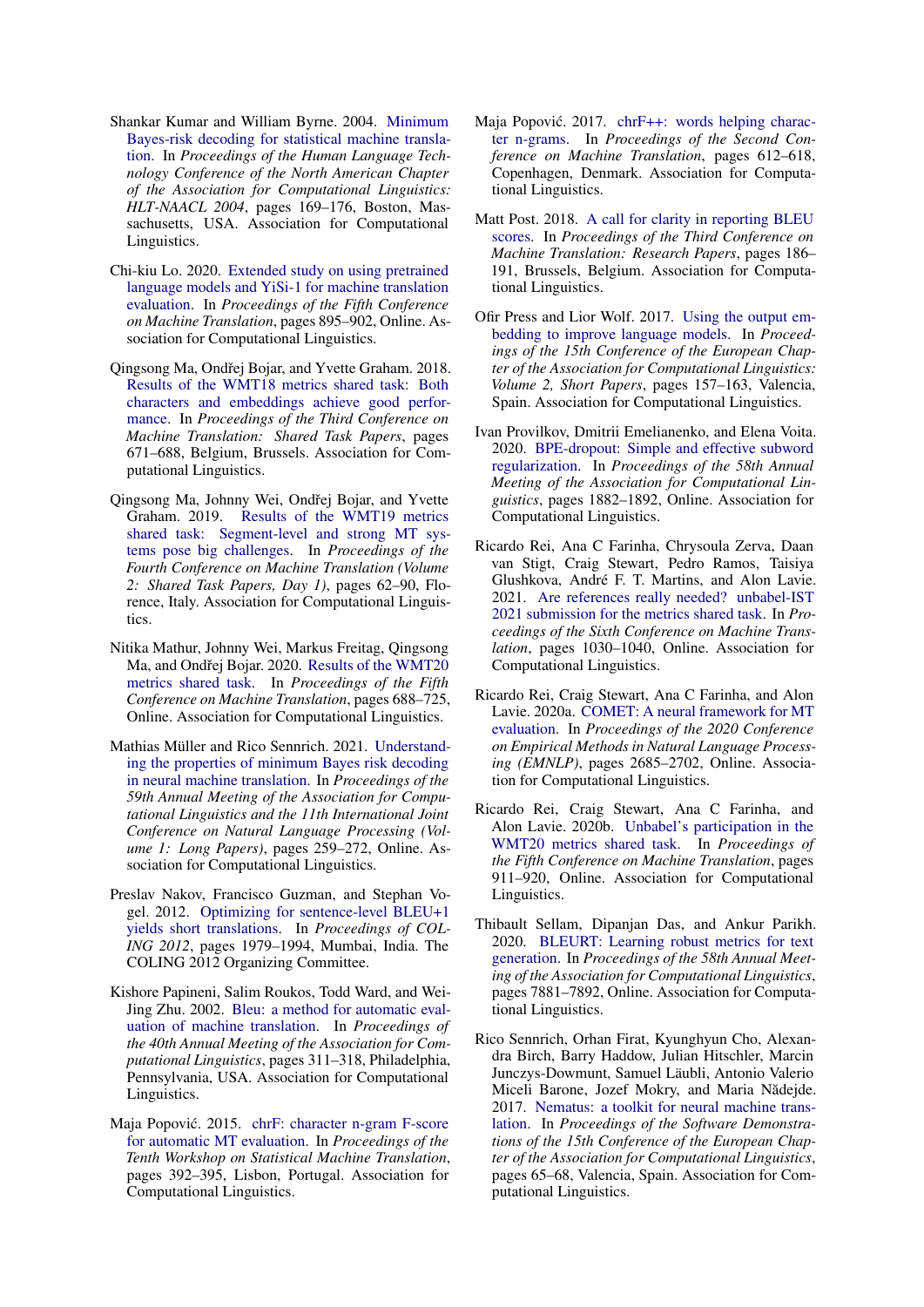- <span id="page-10-4"></span>Rico Sennrich, Barry Haddow, and Alexandra Birch. 2016. [Neural machine translation of rare words](https://doi.org/10.18653/v1/P16-1162) [with subword units.](https://doi.org/10.18653/v1/P16-1162) In *Proceedings of the 54th Annual Meeting of the Association for Computational Linguistics (Volume 1: Long Papers)*, pages 1715– 1725, Berlin, Germany. Association for Computational Linguistics.
- <span id="page-10-0"></span>Shiqi Shen, Yong Cheng, Zhongjun He, Wei He, Hua Wu, Maosong Sun, and Yang Liu. 2016. [Minimum](https://doi.org/10.18653/v1/P16-1159) [risk training for neural machine translation.](https://doi.org/10.18653/v1/P16-1159) In *Proceedings of the 54th Annual Meeting of the Association for Computational Linguistics (Volume 1: Long Papers)*, pages 1683–1692, Berlin, Germany. Association for Computational Linguistics.
- <span id="page-10-2"></span>Miloš Stanojević and Khalil Sima'an. 2014. [Fit](https://doi.org/10.3115/v1/D14-1025)[ting sentence level translation evaluation with many](https://doi.org/10.3115/v1/D14-1025) [dense features.](https://doi.org/10.3115/v1/D14-1025) In *Proceedings of the 2014 Conference on Empirical Methods in Natural Language Processing (EMNLP)*, pages 202–206, Doha, Qatar. Association for Computational Linguistics.
- <span id="page-10-1"></span>Roy Tromble, Shankar Kumar, Franz Och, and Wolfgang Macherey. 2008. [Lattice Minimum Bayes-](https://aclanthology.org/D08-1065)[Risk decoding for statistical machine translation.](https://aclanthology.org/D08-1065) In *Proceedings of the 2008 Conference on Empirical Methods in Natural Language Processing*, pages 620–629, Honolulu, Hawaii. Association for Computational Linguistics.
- <span id="page-10-5"></span>Hans Uszkoreit and Arle Lommel. 2013. Multidimensional quality metrics: A new unified paradigm for human and machine translation quality assessment. *Localization World, London*, pages 12–14.
- <span id="page-10-3"></span>Ashish Vaswani, Noam Shazeer, Niki Parmar, Jakob Uszkoreit, Llion Jones, Aidan N Gomez, Łukasz Kaiser, and Illia Polosukhin. 2017. [Attention is All](http://papers.nips.cc/paper/7181-attention-is-all-you-need.pdf) [you Need.](http://papers.nips.cc/paper/7181-attention-is-all-you-need.pdf) In I. Guyon, U. V. Luxburg, S. Bengio, H. Wallach, R. Fergus, S. Vishwanathan, and R. Garnett, editors, *Advances in Neural Information Processing Systems 30*, pages 5998–6008. Curran Associates, Inc.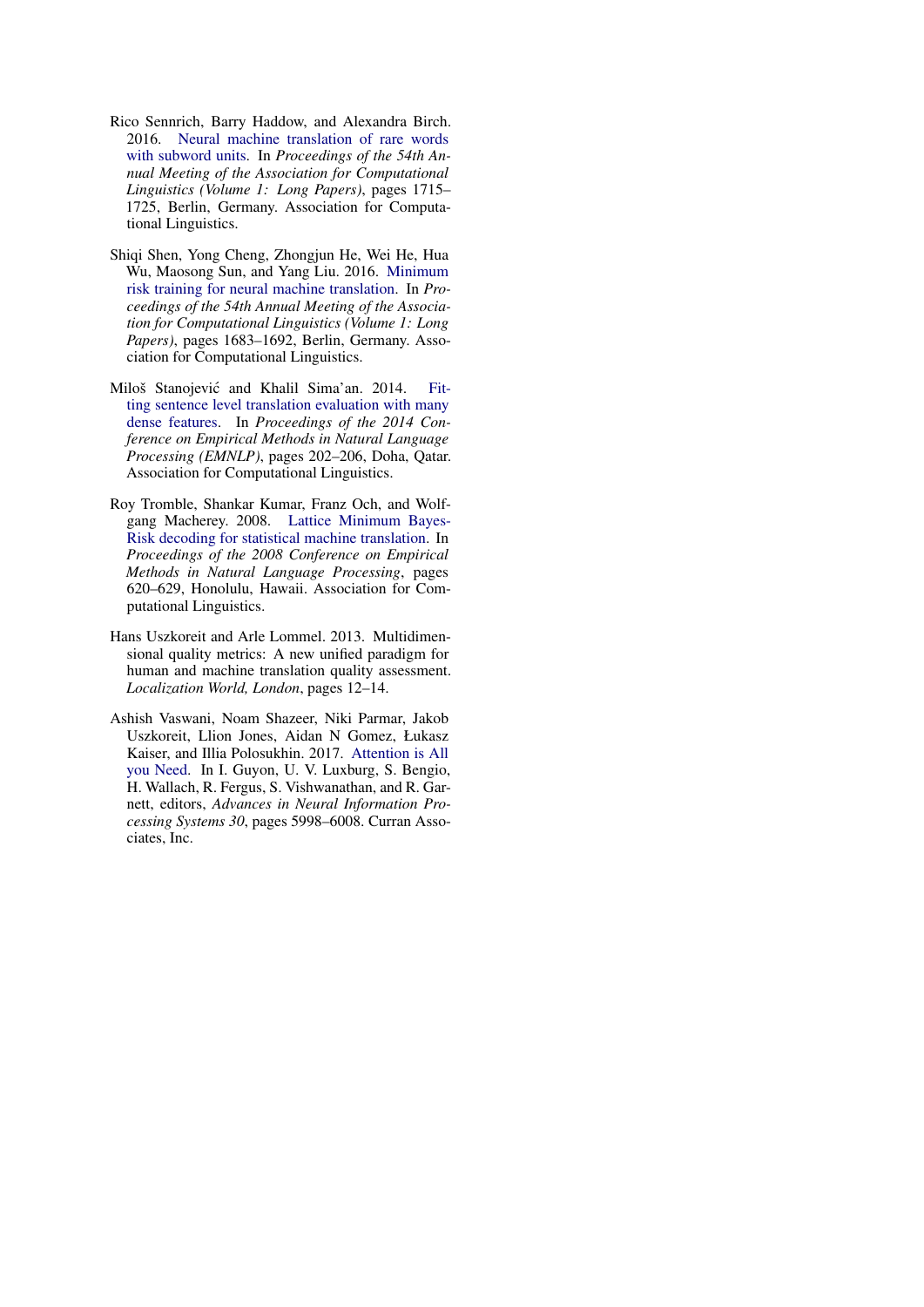## <span id="page-11-0"></span>A Hyperparameters for COMET **Retraining**

We list all hyperparameters used for training retrain-comet-da and for training and finetuning retrain-comet-mqm in Tables [4,](#page-11-3) [5](#page-11-4) and [6.](#page-11-5) Each model was trained on 1 NVIDIA Tesla **V100 GPU.** 

<span id="page-11-3"></span>

| Hyperparameter               | Value             |
|------------------------------|-------------------|
| nr frozen epochs             | 1                 |
| keep embeddings frozen       | True              |
| optimizer                    | Adam              |
| encoder_learning_rate        | $1.0e-0.5$        |
| learning rate                | $3.0e-0.5$        |
| layerwise_decay              | 0.95              |
| encoder model                | XLM-RoBERTa       |
| pretrained model             | xlm-roberta-large |
| pool                         | avg               |
| layer                        | mix               |
| dropout                      | 0.1               |
| batch size                   | 2                 |
| accumulate grad batches      | 8                 |
| hidden sizes                 | 3072, 1536        |
| load_weights_from_checkpoint | null              |
| min epochs                   | 2                 |
| max_epochs                   | 2                 |

Table 4: Hyperparameters used to retrain wmt20-comet-da.

<span id="page-11-4"></span>

| Hyperparameter               | Value             |
|------------------------------|-------------------|
| nr frozen epochs             | 0.3               |
| keep embeddings frozen       | True              |
| optimizer                    | AdamW             |
| encoder learning rate        | $1.0e-0.5$        |
| learning rate                | $3.1e-0.5$        |
| layerwise_decay              | 0.95              |
| encoder model                | XLM-RoBERTa       |
| pretrained_model             | xlm-roberta-large |
| pool                         | avg               |
| layer                        | mix               |
| dropout                      | 0.15              |
| batch size                   | 4                 |
| accumulate grad batches      | 4                 |
| hidden sizes                 | 3072, 1024        |
| load_weights_from_checkpoint | null              |
| min_epochs                   | 2                 |
| max_epochs                   | 2                 |

Table 5: Hyperparameters used to retrain wmt21-comet-mqm on DA training data.

<span id="page-11-5"></span>

| Hyperparameter               | Value              |
|------------------------------|--------------------|
| nr frozen epochs             | 1                  |
| keep_embeddings_frozen       | True               |
| optimizer                    | AdamW              |
| encoder_learning_rate        | $1.0e-0.5$         |
| learning rate                | $1.0e-0.5$         |
| layerwise_decay              | 0.95               |
| encoder model                | XLM-RoBERTa        |
| pretrained model             | xlm-roberta-large  |
| pool                         | avg                |
| layer                        | mix                |
| dropout                      | 0.15               |
| batch_size                   | 4                  |
| accumulate grad batches      | 4                  |
| hidden sizes                 | 3072, 1024         |
| load weights from checkpoint | last ckpt DA model |
| min epochs                   |                    |
| max_epochs                   |                    |

Table 6: Hyperparameters used to finetune wmt21-comet-mqm on MQM training data.

## <span id="page-11-1"></span>B Correlation with Human Evaluators

We use our retrained retrain-comet-da model to score all systems that are part of the WMT 2020 metrics shared task evaluation [\(Mathur et al.,](#page-9-2)  $2020$ .<sup>[8](#page-11-6)</sup> Then, we use the official evaluation script<sup>[9](#page-11-7)</sup> from the WMT 2020 shared task to compute the system-level Pearson correlation for our retrained model. The results can be seen in Table [7.](#page-12-0) We also ensure that evaluation setup results in the same scores as in the WMT 2020 publication [\(Mathur](#page-9-2) [et al.,](#page-9-2) [2020\)](#page-9-2) when we use wmt20-comet-da instead of retrain-comet-da to score the systems. For most language pairs, the two models reach an almost identical correlation with human assessments.

## <span id="page-11-2"></span>C Automatic Analysis Results After **Retraining**

We repeat the automatic analysis for number and named entity error rates from Section [5.](#page-3-0) The results can be seen in Table [8.](#page-12-1) Error rates that are reduced are marked in green and error rates that increased after retraining are marked in red. Retraining does not show clear benefits. For further discussion of the results, see Section [7.](#page-6-1)

<span id="page-11-6"></span><sup>&</sup>lt;sup>8</sup>We run the run\_ref\_metrics.sh script provided at [https://drive.google.com/drive/folders/](https://drive.google.com/drive/folders/1n_alr6WFQZfw4dcAmyxow4V8FC67XD8p) [1n\\_alr6WFQZfw4dcAmyxow4V8FC67XD8p](https://drive.google.com/drive/folders/1n_alr6WFQZfw4dcAmyxow4V8FC67XD8p)

<span id="page-11-7"></span><sup>9</sup>[https://github.com/WMT-Metrics-task/](https://github.com/WMT-Metrics-task/wmt20-metrics) [wmt20-metrics](https://github.com/WMT-Metrics-task/wmt20-metrics)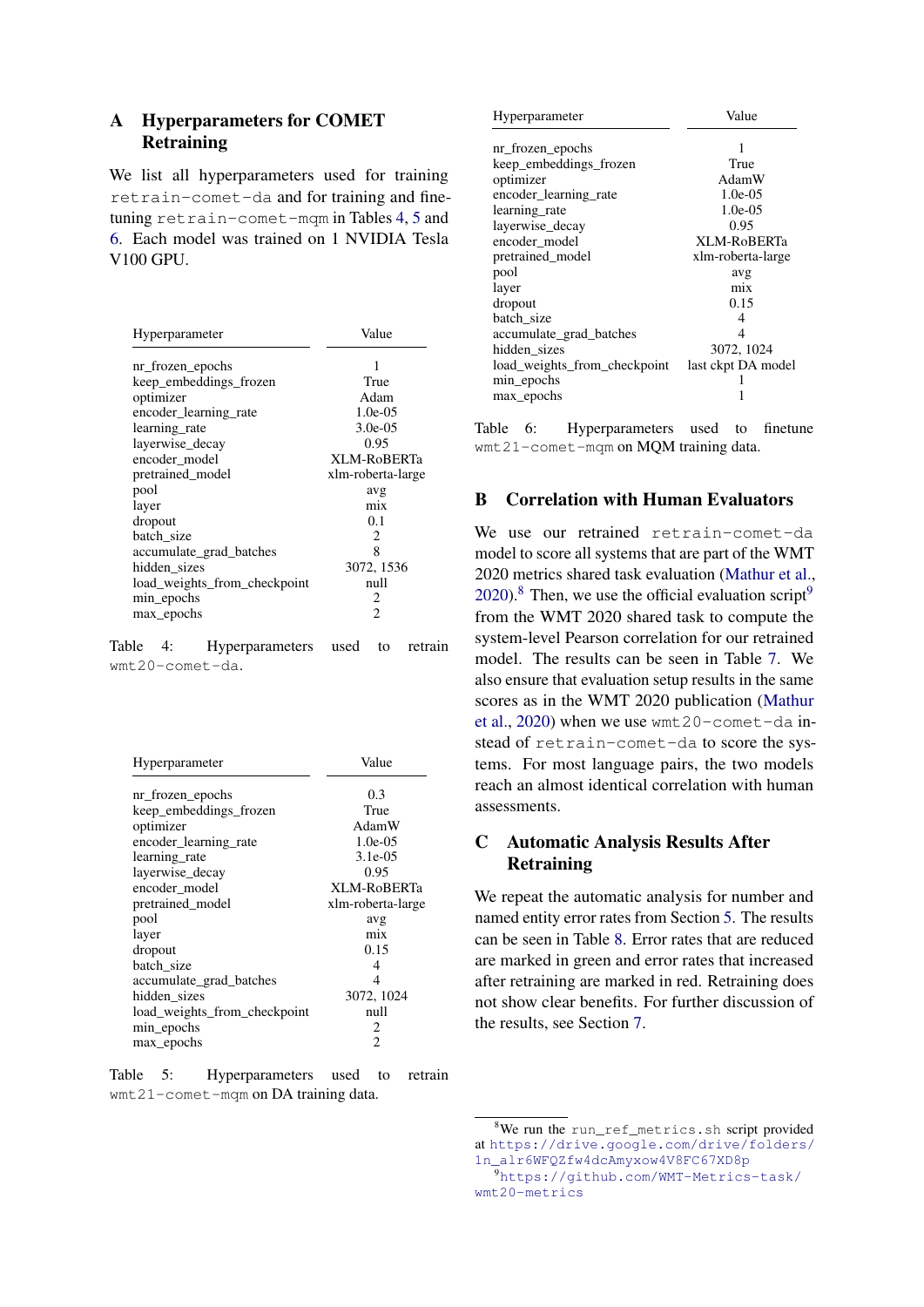<span id="page-12-0"></span>

|       |       | wmt20-comet-da retrain-comet-da | Difference |
|-------|-------|---------------------------------|------------|
| en-cs | 0.978 | 0.981                           | $+0.003$   |
| en-de | 0.972 | 0.971                           | $-0.001$   |
| en-ja | 0.974 | 0.987                           | $+0.013$   |
| en-pl | 0.981 | 0.983                           | $+0.002$   |
| en-ru | 0.925 | 0.863                           | $-0.062$   |
| en-ta | 0.944 | 0.948                           | $+0.004$   |
| en-zh | 0.007 | 0.026                           | $+0.019$   |
| en-iu | 0.860 | 0.861                           | $+0.001$   |
| cs-en | 0.783 | 0.799                           | $+0.016$   |
| de-en | 0.998 | 0.996                           | $-0.002$   |
| ja-en | 0.964 | 0.966                           | $+0.002$   |
| pl-en | 0.591 | 0.570                           | $-0.021$   |
| ru-en | 0.923 | 0.924                           | $+0.001$   |
| ta-en | 0.880 | 0.888                           | $+0.008$   |
| zh-en | 0.952 | 0.952                           | $+0.000$   |
| iu-en | 0.852 | 0.878                           | $+0.026$   |
| km-en | 0.971 | 0.981                           | $+0.010$   |
| ps-en | 0.941 | 0.951                           | $+0.010$   |

Table 7: Pearson correlation of to-and-from-English system-level COMET scores with DA human assessments. Results with wmt20-comet-da corresponding "COMET" in Tables 5 and 6 in [Mathur et al.](#page-9-2) [\(2020\)](#page-9-2).

<span id="page-12-1"></span>

|                       |       | <b>Numbers</b> |       |          | <b>Named Entities</b> |          |       |          |
|-----------------------|-------|----------------|-------|----------|-----------------------|----------|-------|----------|
|                       | de-en |                | en-de |          | de-en                 |          | en-de |          |
| reference             | 6.78  |                | 6.54  |          | n/a                   |          | n/a   |          |
| alternative           | 5.20  | $-1.58$        | 4.34  | $-2.20$  |                       | 20.61    | 29.86 |          |
| beam search           | 4.10  | $-2.68$        | 4.30  | $-2.24$  | 26.05                 | $+ 5.44$ | 37.12 | $+7.26$  |
| $MBR$ chr $F++$       | 8.78  | $+2.00$        | 6.61  | $+0.07$  | 31.84                 | $+11.23$ | 41.45 | $+11.59$ |
| MBR bleu              | 6.13  | $-0.65$        | 8.64  | $+2.10$  | 31.01                 | $+10.40$ | 42.93 | $+13.07$ |
| $MBR$ wmt20-comet-da  | 9.66  | $+2.88$        | 10.90 | $+4.36$  | 32.88                 | $+12.27$ | 49.90 | $+20.04$ |
| MBR retrain-comet-da  | 9.61  | $+2.83$        | 11.67 | $+ 5.13$ | 35.14                 | $+14.53$ | 51.24 | $+21.38$ |
| $MBR$ wmt21-comet-mqm | 17.74 | $+10.96$       | 23.26 | $+16.72$ | 40.03                 | $+19.42$ | 52.13 | $+22.27$ |
| MBR retrain-comet-mgm | 15.77 | $+8.99$        | 22.20 | $+15.66$ | 38.33                 | $+17.72$ | 52.82 | $+22.96$ |

Table 8: Results of the automatic evaluation. Error rates (%) for numbers and named entities and error rate changes compared to the reference for numbers and alternative translation for named entities. Error rates that have decreased after retraining COMET are marked in green, while error rates that have increased are marked in red.